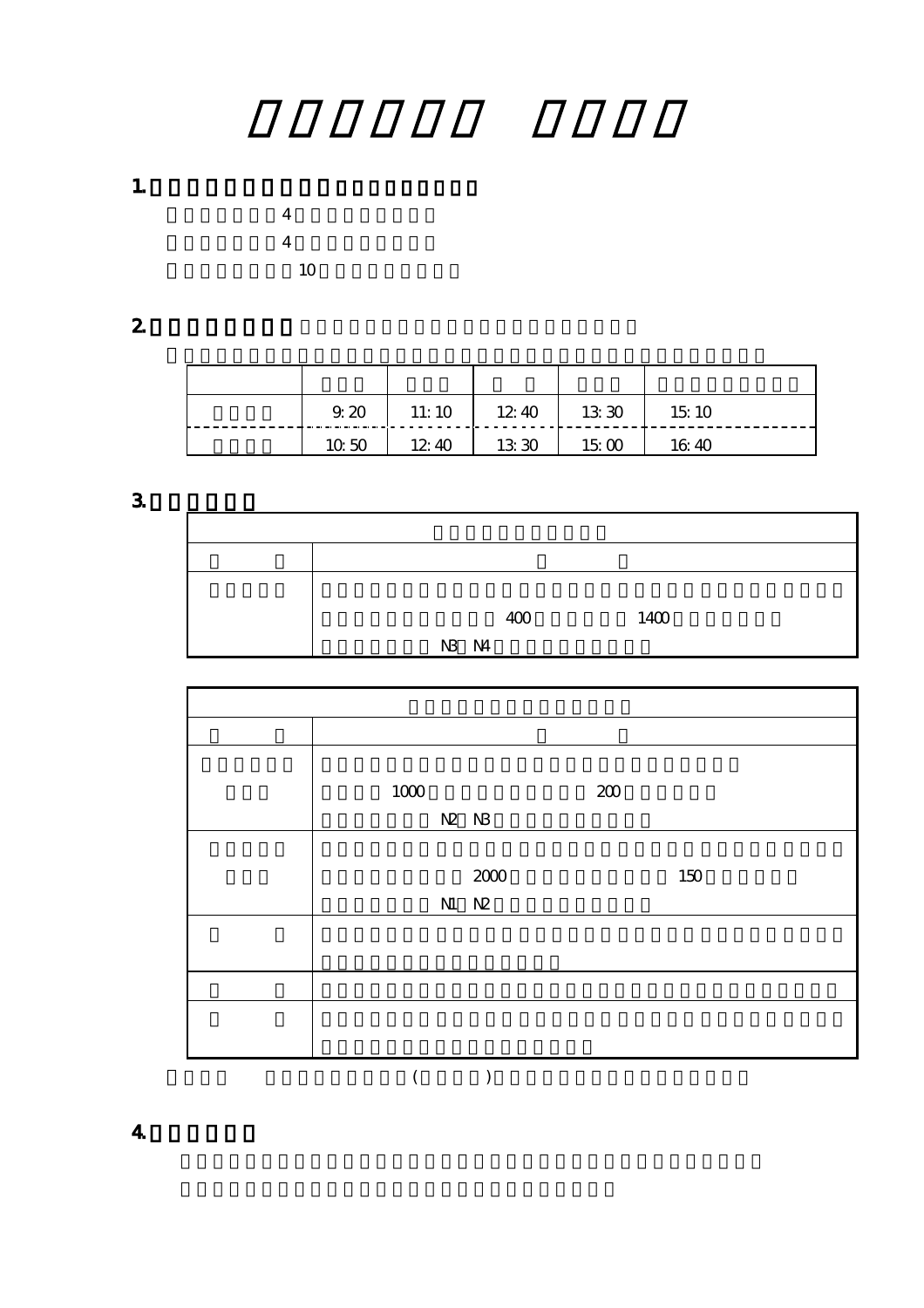

8.学費ならびに納入方法

|                  |         |         |           | 10        |
|------------------|---------|---------|-----------|-----------|
| 1.               | 100,000 | 100,000 | 100,000   | 100,000   |
| $\boldsymbol{2}$ | 300,000 | 600,000 | 1,200,000 | 900,000   |
| 3                | 17,500  | 30,000  | 55,000    | 42,500    |
| 4                | 4,000   | 7,000   | 14,000    | 11,000    |
|                  | 421,500 | 737,000 | 1,369,000 | 1,053,500 |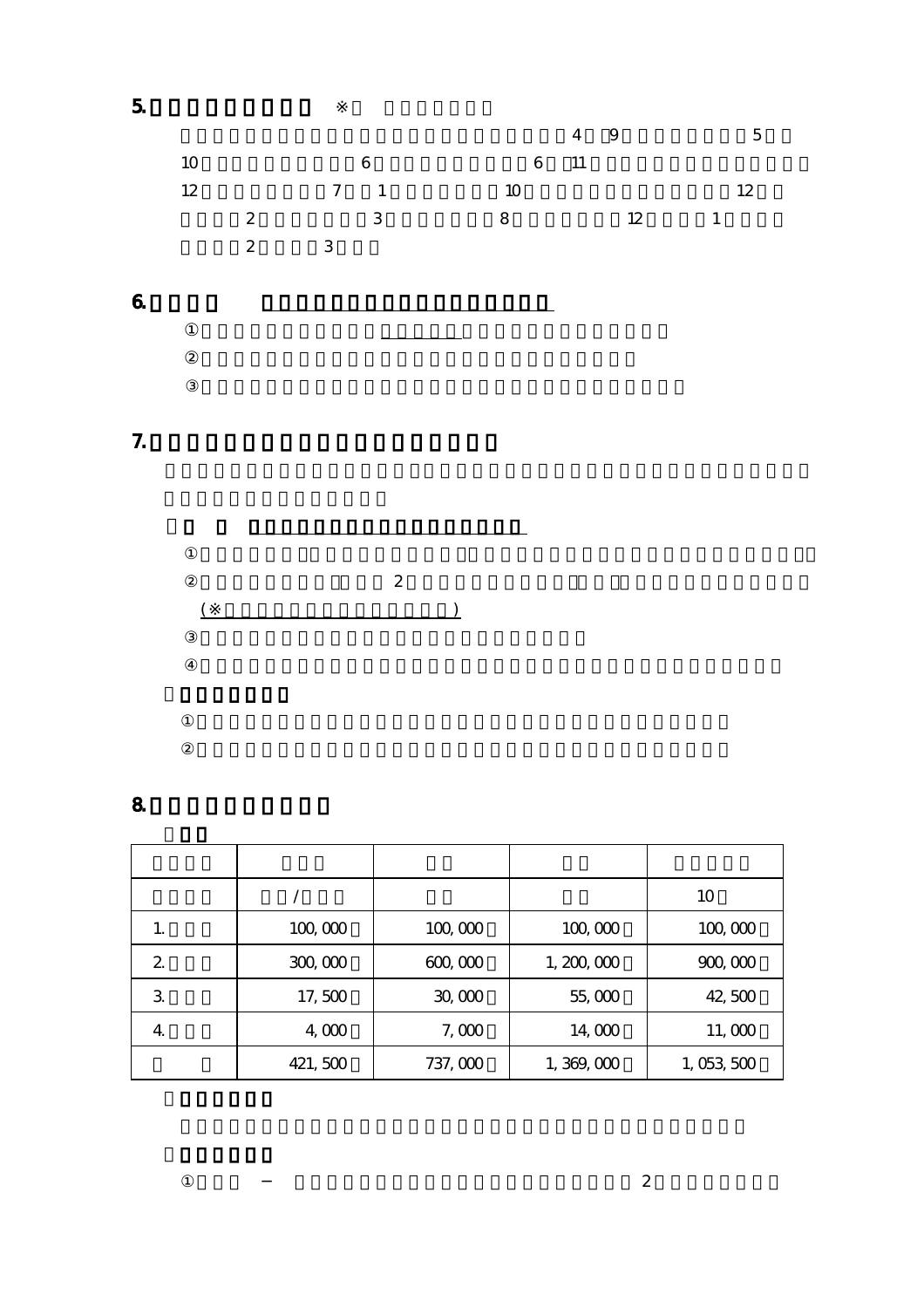| $\rightarrow$     |                                      |          |  |  |                |  |  |
|-------------------|--------------------------------------|----------|--|--|----------------|--|--|
|                   | 2011 4月入学 2010 11 15 ( ) 2011 3 31 ( |          |  |  |                |  |  |
|                   | 2011 10 2011 5 16 () 2011 8 31 (     |          |  |  |                |  |  |
| $\longrightarrow$ |                                      |          |  |  |                |  |  |
|                   |                                      | 10001800 |  |  | $10001700$ ( ) |  |  |

 $\mathbf 1$ 

|  | $4 \qquad 4 \text{cm} \qquad 3 \text{cm} \qquad 1$ |  |
|--|----------------------------------------------------|--|
|  |                                                    |  |

hyj@hymca.jp http://www.hymca.jp/jp/

広島YMCA専門学校 **(** 言語コミュニケーション科 日本語コース

9.出願手続き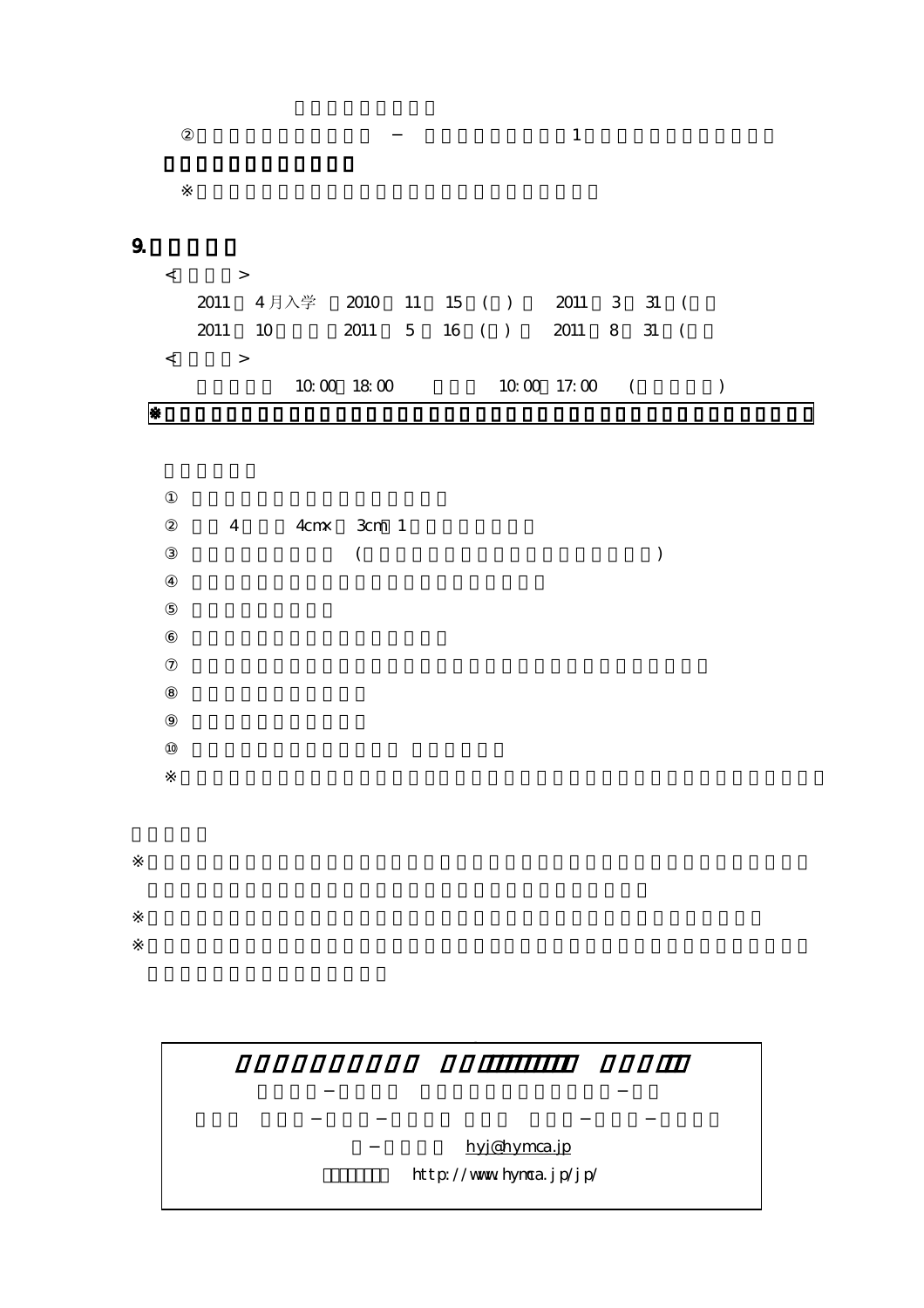# **JAPANESE LANGUAGE COURSE**

*Hiroshima YMCA College General Information (Here after HYC)*

## **1. Course**

1-Year Course : 60 students

2-Year Course : 60 students

18-month Course : 60 students

## **2. Class Schedule**

Classes are held Monday through Friday. (Students are not required to attend on Saturdays, Sundays, National Holidays and school designated holidays, unless otherwise notified.)

|               | (1st period.) | (2nd     | (Lunch) | (3rd period.) | (4th period.)        |
|---------------|---------------|----------|---------|---------------|----------------------|
|               |               | period.) |         |               | Home Room, Electives |
| <b>Starts</b> | 9:20          | 11:10    | 12:40   | 13:30         | 15:10                |
| Ends          | 10:50         | 12:40    | 13:30   | 15:00         | 16:40                |

## **3. Curriculum**

| <b>Textbook</b> | <b>Content</b>                                                                       |  |  |  |  |  |
|-----------------|--------------------------------------------------------------------------------------|--|--|--|--|--|
|                 | <b>Elementary Course</b>                                                             |  |  |  |  |  |
|                 | Comprehensive study of basic Japanese sentence structure and vocabulary              |  |  |  |  |  |
|                 | through reading, writing, speaking, and listening.                                   |  |  |  |  |  |
| (Nihongo Shoho) | Mastering 400 Chinese characters and 1400 words.                                     |  |  |  |  |  |
|                 | Aiming at the Japanese Language Proficiency Test N3 and N4 level.                    |  |  |  |  |  |
|                 | <b>Intermediate and Advanced Courses</b>                                             |  |  |  |  |  |
|                 | Comprehensive study of intermediate level Japanese expressions, words and            |  |  |  |  |  |
| (Chukyukara     | vocabulary. Mastering 1000 Chinese characters and 200 expressions.                   |  |  |  |  |  |
| Manabu Nihongo) | Aiming at the Japanese Language Proficiency Test N2 and N3 level.                    |  |  |  |  |  |
|                 | Mastery of advanced level Japanese expressions and vocabulary, and grammar,          |  |  |  |  |  |
|                 | adopting themes from current events.                                                 |  |  |  |  |  |
| (JMkykde Manabu | Mastering 2000 Chinese characters and 150 grammatical expressions.                   |  |  |  |  |  |
| Nihongo)        | Aiming at the Japanese Language Proficiency Test N1 and N2 level.                    |  |  |  |  |  |
|                 | Writing practice utilizing elementary and intermediate level expressions and         |  |  |  |  |  |
| Writing         | vocabulary. Practice of various styles of writing from simple composition to thesis. |  |  |  |  |  |
|                 | Improvement of speaking skills and study of expressions useful in actual             |  |  |  |  |  |
| Conversation    | conversational situations                                                            |  |  |  |  |  |
|                 | Improvement of listening comprehension skills and familiarity with the rhythm and    |  |  |  |  |  |
| Listening       | sound of the Japanese Language, leading up to listening comprehension practice       |  |  |  |  |  |
|                 | using news broadcasts.                                                               |  |  |  |  |  |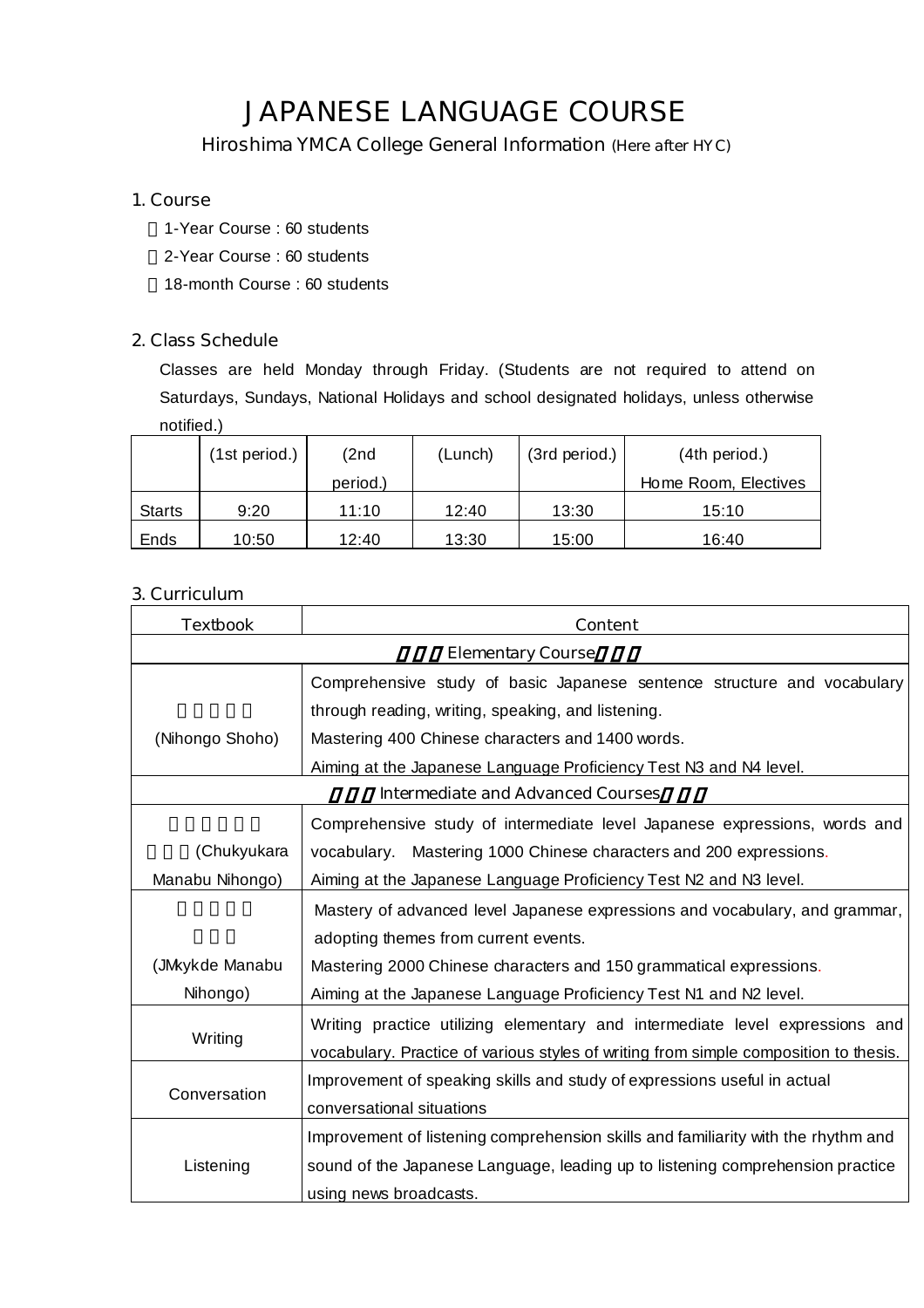Materials and contents are subject to change.

## **4. Teaching Method**

Classes will be conducted in the Japanese language using the Direct Method. Textbooks, pictures, tapes, language laboratory equipment (L.L.) and videos are examples of materials to be utilized in class.

## **5. Annual School Events**

Annual events include Entrance Ceremony, Placement Test and Orientation (Apr & Sep), Physical Examination (May & Oct), Sports Festival (Jun), the Examination for Japanese University Admission for International Students (Jun & Nov), the Japanese Proficiency Test (Jul & Dec) Regular class examinations (Jul & Jan), School Festival (Oct), Christmas Party (Dec), Project Presentation (Feb) and Graduation Ceremony (Mar). There are three annual holiday periods: Summer Holiday (Aug), Winter Holiday (middle of Dec beginning of Jan), and Spring Holiday (beginning of Feb Mar).

## **6. Admission Requirements**

*Applicants must:*

- 1) Have completed 12 years of formal school education.
- 2) Have a resident of Hiroshima as a guarantor.
- 3) Be able to show proof of financial resources for tuition, other fees, and living expenses throughout the duration of the applicant's enrollment in this college.

## **7. Eligibility and Role of a Guarantor**

HYC requires the Guarantor to be someone who can assist a student in carrying out procedures for admission, in finding housing, and in providing guidance related to matters concerning daily life, etc.

A guarantor must meet all of the conditions listed below

*The guarantor must:*

- 1) Be available for daily contact with the student and be able to come to school when necessary. (Hiroshima City residents, and those living nearby, are preferred)
- 2) In the case of a foreign national residing in Japan, be employed and have the status of permanent resident or have resided in Japan for more than 2 years. (International students are not eligible to become guarantors.)
- 3) In the case of a foreign national residing in Japan, should be able to demonstrate a sufficient command of the Japanese language.
- 4) In the case a company or a public corporation, appoint a representative as guarantor.

*Role of the Guarantor*

- 1) To take on full responsibility for the student, including finding housing and dealing with matters concerning life in general while enrolled in the HYC.
- 2) In case the applicant does not remit school fees, the guarantor shall be responsible for their payment.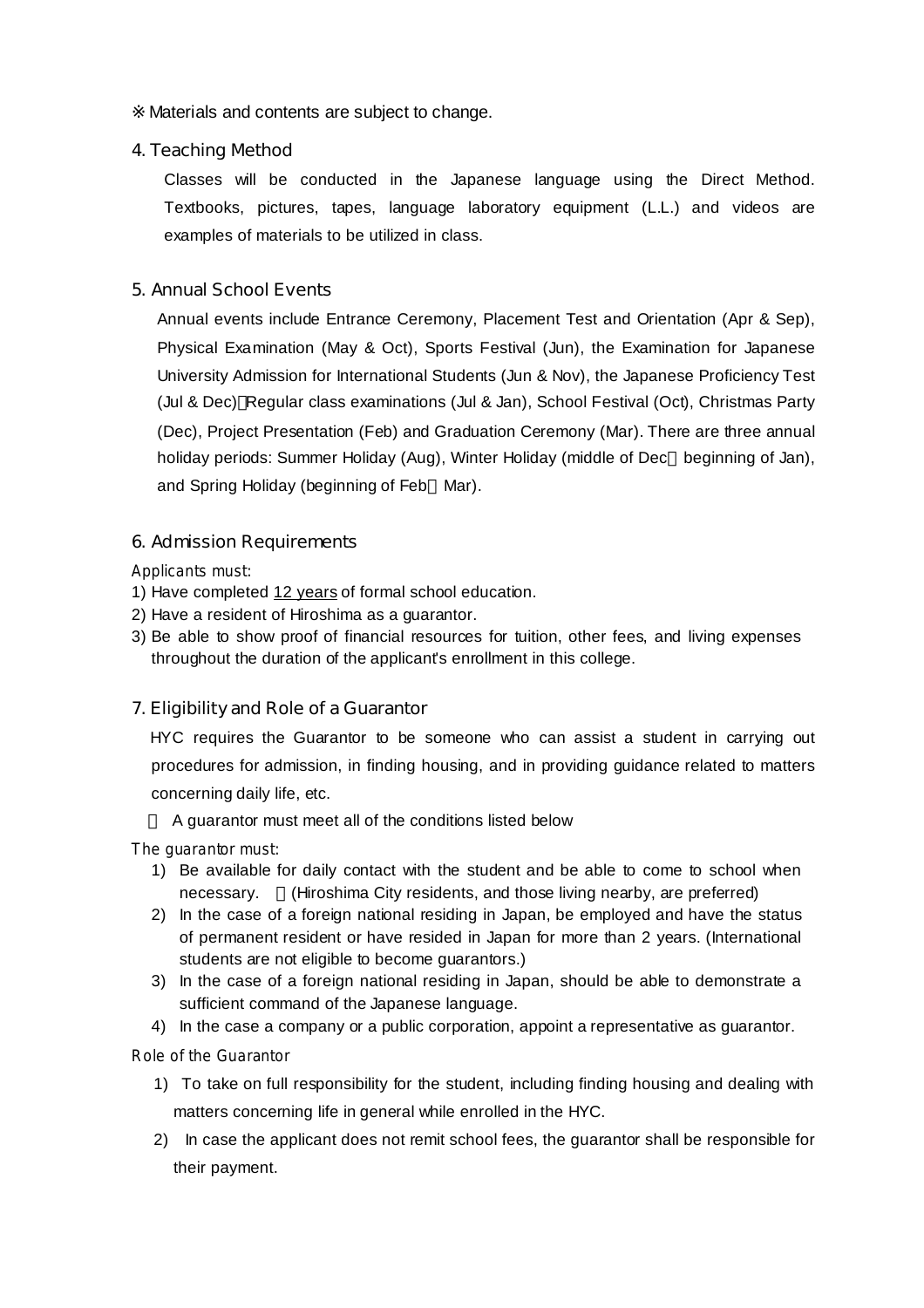## **8. School Expenses**

|                                 | 6 months      | 1 year   | 2 year     | 1 year & 6 months |
|---------------------------------|---------------|----------|------------|-------------------|
| Starting                        | April/October | April    | April      | October           |
| <b>Admission Fee</b>            | ¥100,000      | ¥100,000 | ¥100,000   | ¥100,000          |
| Tuition                         | ¥300,000      | ¥600,000 | ¥1,200,000 | ¥900,000          |
| <b>Teaching Material</b><br>Fee | ¥17,500       | ¥30,000  | ¥55,000    | ¥42,500           |
| <b>Insurance Fee</b>            | ¥4,000        | ¥7,000   | ¥14,000    | ¥11,000           |
| Total                           | ¥421,500      | ¥737,000 | ¥1,369,000 | ¥1,053,500        |

### ※**Method and Dates of Payment**

Payment is requested to be made either in person to the school office or remitted to the school's bank account using the appropriate bank transfer form. Dates for payment include the following:

Dates of Payment

- (1) Admission Fee : Payment is due by the date designated by the HYC. (Usually within 2 weeks after the "Admission Certificate" is posted).
- (2) Tuition, Teaching material Fee and Insurance Fee

:The payments must be made in full by the day of the entrance ceremony. No refunds will be made.

## **9. Application Procedures**

### **Application Period**

Starting April 2010 (1-Year and 2-Year Courses): November 15, 2010 - March 31, 2011 Starting October 2010 (18-month Course) :May 16, 2011 - August 31, 2011 Office hours : Monday through Friday 10:00 18:00 Saturday 10:00 17:00 (except holidays)

Please apply soon as we will stop accepting applications once we have filled the program.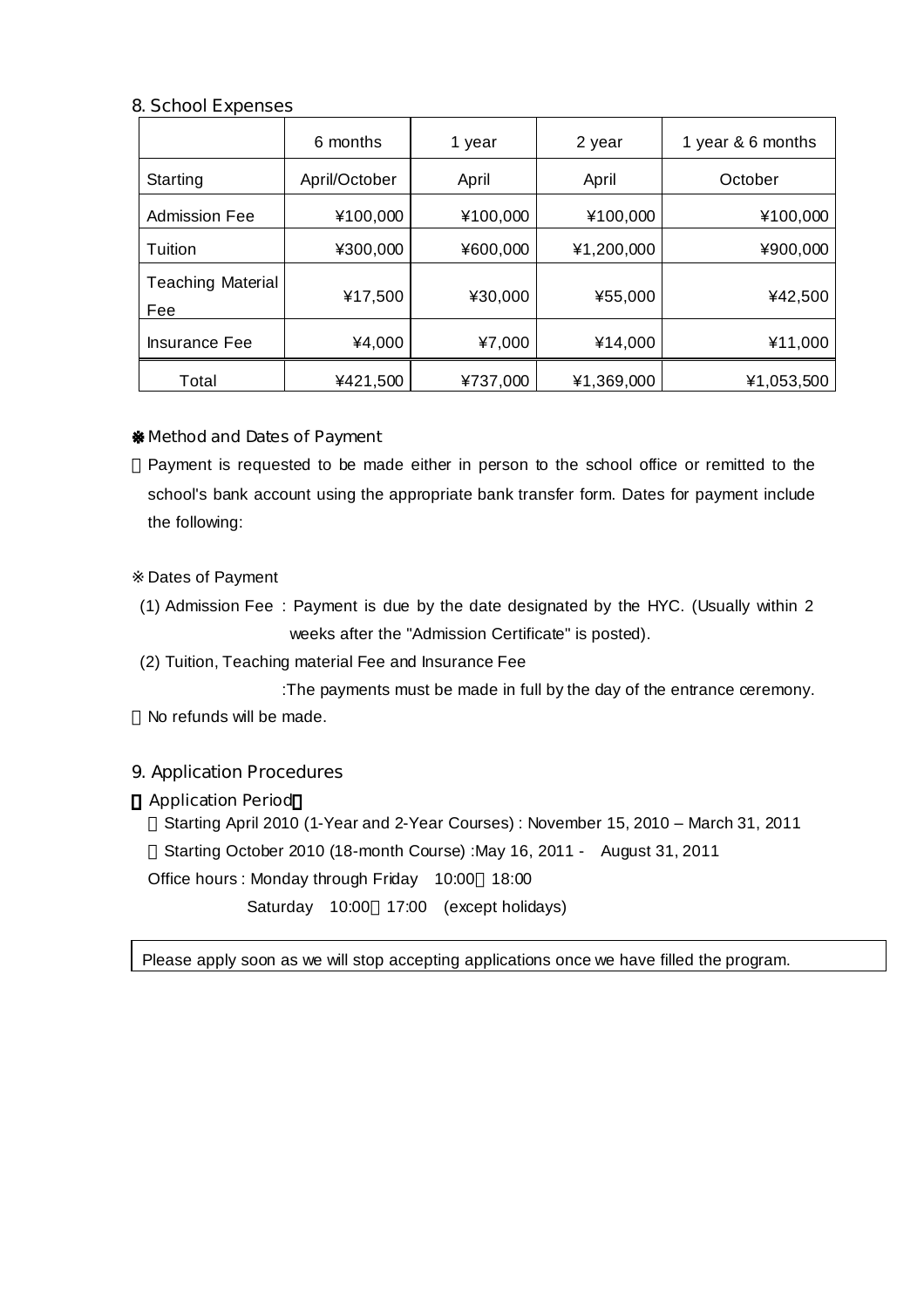## **Application Document List**

- 1. Admission Application (Designated Form, completed by applicant)
- 2. Four photographs of the Applicant (4.0 cm  $\times$  3.0 cm) (Certified within 3 months of application. Please attach one photograph to the Admission Application.)
- 3. A copy of the Applicant's Passport (Front page and visa pages)
- 4. A copy of "Alien Registration Card" (both sides)
- 5. A copy of Health Insurance
- 6. Certificate of Graduation from High School or University, College
- 7. Certificate of Grade Report from High School or University, College
- 8. Certificate of Ability to Bear Expenses (Designated Form)
- 9. Certificate of Guarantee addressed to the Hiroshima YMCA (Designated Form)
- 10. Confirmation Regarding the Protection of Personal Information (Designated Form)

Applicants may be required to submit other documentation depending on their Status of Residence.

### 《**Others**》

Upon receipt of applications, applicants will be sent an Admission Certificate and the procedures for admission. Applicants will be notified of the delivery period when they submit their applications.

After being admitted to the HYC, new students are expected to follow the set schedule and take part in classes and school events.

Short term admissions (up to 3 months) are possible. Please request information regarding the appropriate fees and course structure.



*Japanese Language Course* 7-11 Hatchobori, Naka-ku, Hiroshima 730-8523

> e-mail: hyj@hymca.jp homepage: http://www.hymca.jp/en/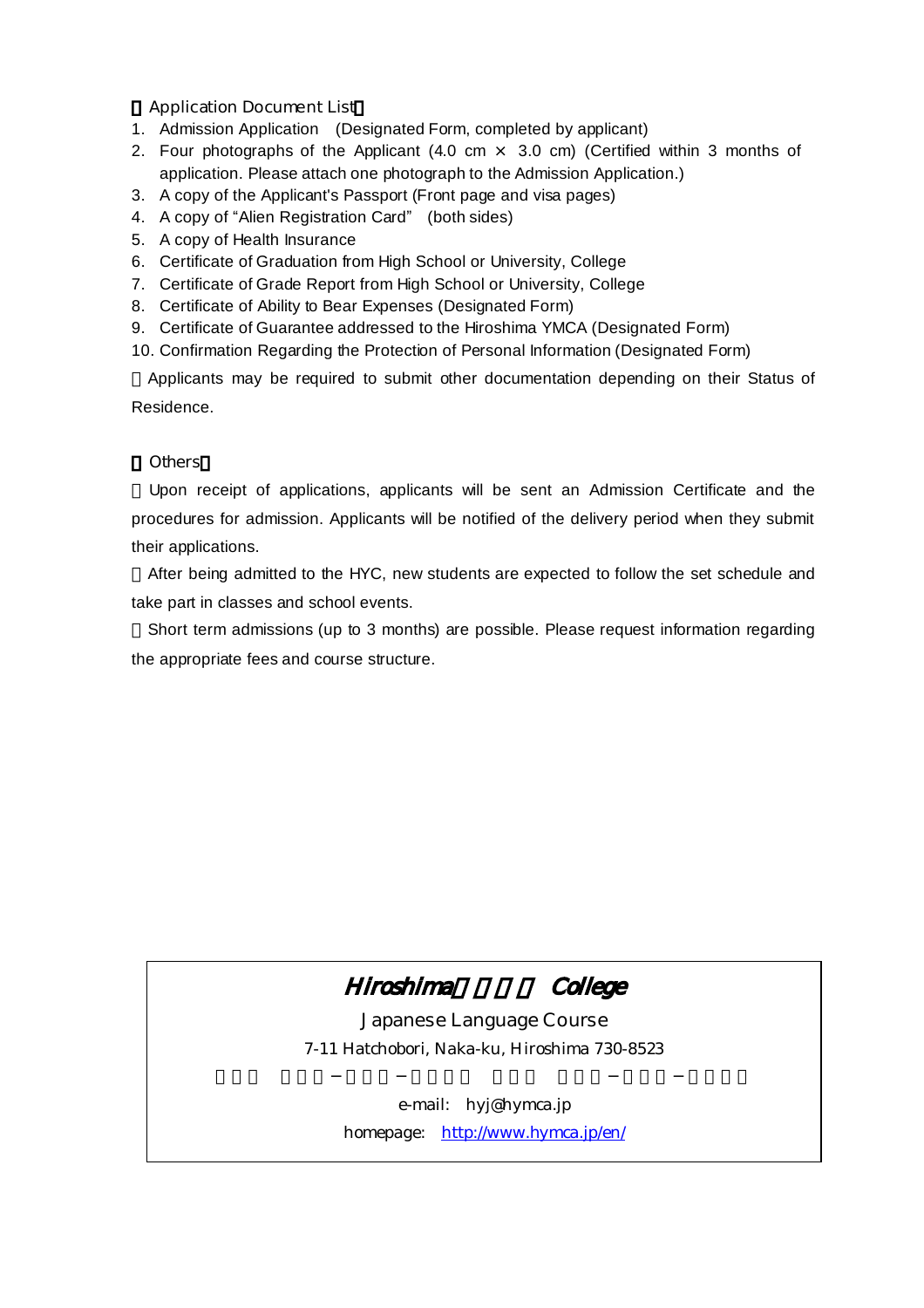## 广岛 YMCA 专门学校 日语专业

## 1. 招生班级 包括留学生签证的学生

一年课程(只限于四月入学): 60名

两年课程(只限于四月入学):60 名

一年半课程(只限于十月入学):60 名

### 2. 上课时间 教学日程有变更的可能性

星期一到星期五上课 星期六,星期天,节假日及本校指定的休息日休息

|    | 第一节 | 第二节 | 午休       | 第三节       | 第四节班会<br>选修科目 |  |
|----|-----|-----|----------|-----------|---------------|--|
| 上课 | 20  |     | 40<br>12 | -30<br>13 | -10<br>L5     |  |
| 下课 | 50  | 40  | 30       | 00<br>15  | 40            |  |

## 3. 课程安排

初级班

| 教材    | 内容                             |
|-------|--------------------------------|
| 日本语初步 | 通过读,写,听,说的综合方式来学习和掌握日语的基础句型及词汇 |
|       | (学习 400 个日文汉字以及 1400 个左右日文单词)  |
|       | 以达到日语能力测验 NB, N4级水平为目标         |

### 中级,高级班

| 教材   | 内容                                   |
|------|--------------------------------------|
| 学习中级 | 进行中级日语表达方式,语法及词汇的综合练习和训练             |
| 日本语  | (学习 1000 个左右的汉字, 以及 200 种新句型)        |
|      | 以达到日语能力测验 N2 ,N3级水平为目标               |
| 学习高级 | 从社会科学中选取主题,学习和掌握高级日语文章及词汇            |
| 日本语  | (学习 2000个左右的汉字,以及150种新句型)            |
|      | 以达到日语能力测验 N1 , N2 级水平为目标             |
| 作文   | 运用初级及中级的词汇及表达方式,由简单的作文到小论文,练习各种形式的写作 |
| 会话   | 培养会话能力, 学习实际交流中的各种表现                 |
| 听力   | 从习惯日语的语音语调起, 到最终能进行新闻听解的练习           |

此外,还可以选择英语,数学和综合科目的专业课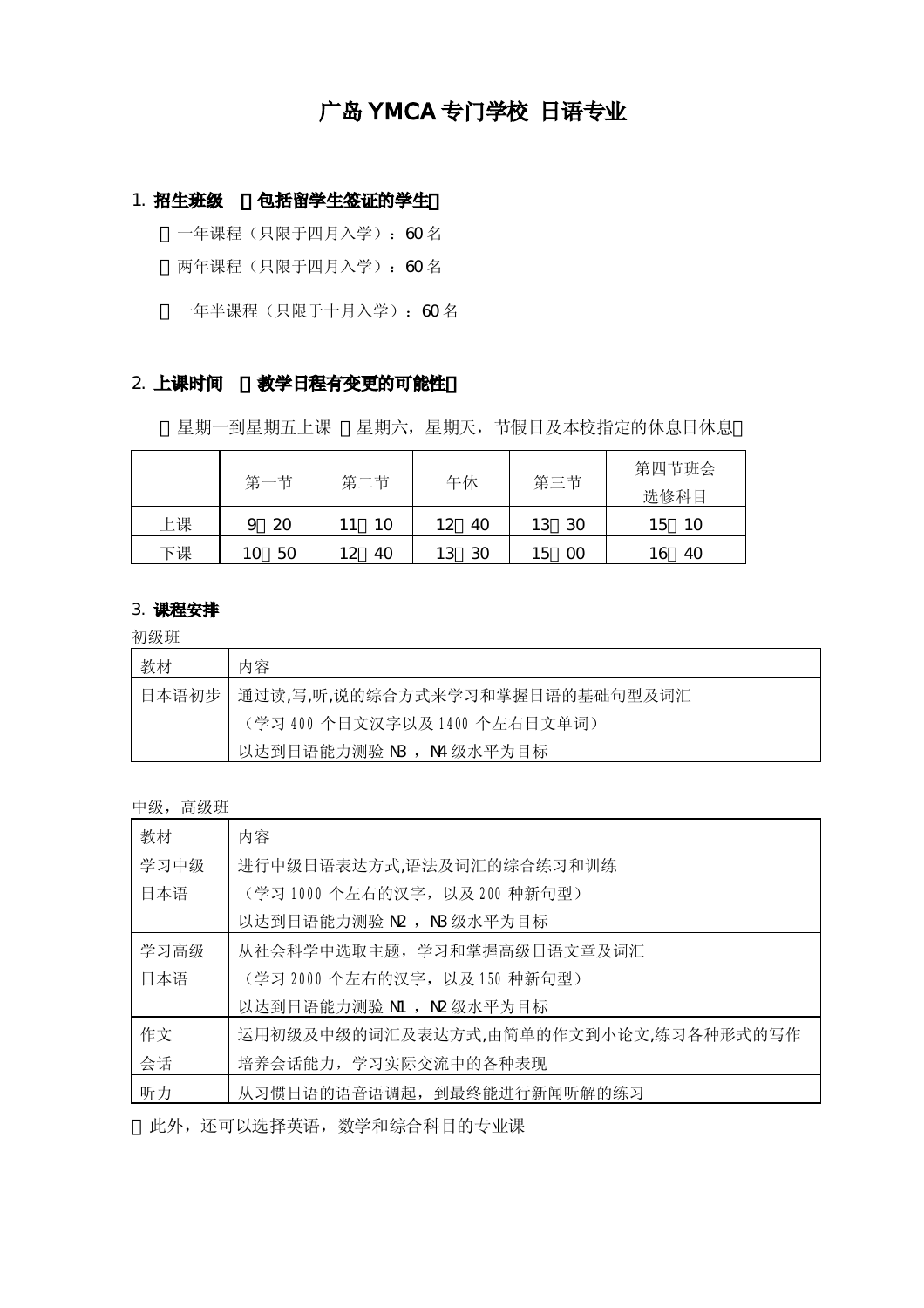### 4. 上课方式

 上课一律用日语进行 直接授课法。 使用教科书,图片教材,录音,视听系统,录像带等 进行授课。

### 5. 每年的学校活动 为举行预定日期

开学典礼,分班考试,入学说明会(4月 9月), 健康诊断(5月 10月), 运动会(6月) 日本留学考试(6 月 11 月), 定期考试(7 月 1 月), 日语能力测试(7 月 12 月), 学园祭(10月),圣诞晚会(12月),发表会(2月),毕业典礼(3月),暑假(8月),寒 假(12 月中旬~1 月初旬) 春假(2 月初旬~3 月)等

### 6. 报名资格 提交申请时必须具备以下各项条件

修满 12 年以上正规学校教育者

有住在广岛市或者是广岛市近郊的身份保证人。 对本校的保证人 有能力支付在本校学习期间所有学费及生活费者

### 7. 身份担保人的资格与义务

资格 必须具备以下条件。

必要时能来校,和学生保持日常的接触。 最好居住在广岛市及其近郊。 如果担保人是在日的外国人,其必须在广岛工作且在职 2 年以上者或在广岛工作且具有永 住定住等签证者。 留学生不能作担保人

如果担保人是在日的外国人,必须能流利地使用日语对话

企业,公益法人等团体作保时,必须有一个代表人作保证人。

保证人的义务

担负留学生生活起居等一切所有的责任。 如果留学生不能缴纳费用,保证人代替付清。

|        | 六个月       | 一年        | 两年          | 一年半         |  |  |
|--------|-----------|-----------|-------------|-------------|--|--|
| 入学期    | /十月       | 四月        | 四月          | 十月          |  |  |
| 1. 入学费 | 100,000日元 | 100,000日元 | 100,000日元   | 100,000日元   |  |  |
| 2 教学费  | 300,000日元 | 600,000日元 | 1200,000日元  | 900,000日元   |  |  |
| 3 教材费  | 17,500日元  | 30,000日元  | 55,000日元    | 42,500日元    |  |  |
| 4 保险费  | 400       | 7,000     | 14,000      | 11,000      |  |  |
| 合计     | 421,500日元 | 737,000日元 | 1,369,000日元 | 1,053,500日元 |  |  |

### 8. 费用及交费方法

学费缴纳办法

直接到本校办公室缴纳 或者请用银行汇款方式交付。

学费缴纳日期

入学金 于本校指定日期内 发入学通知书之后约 2个星期以内 缴纳。